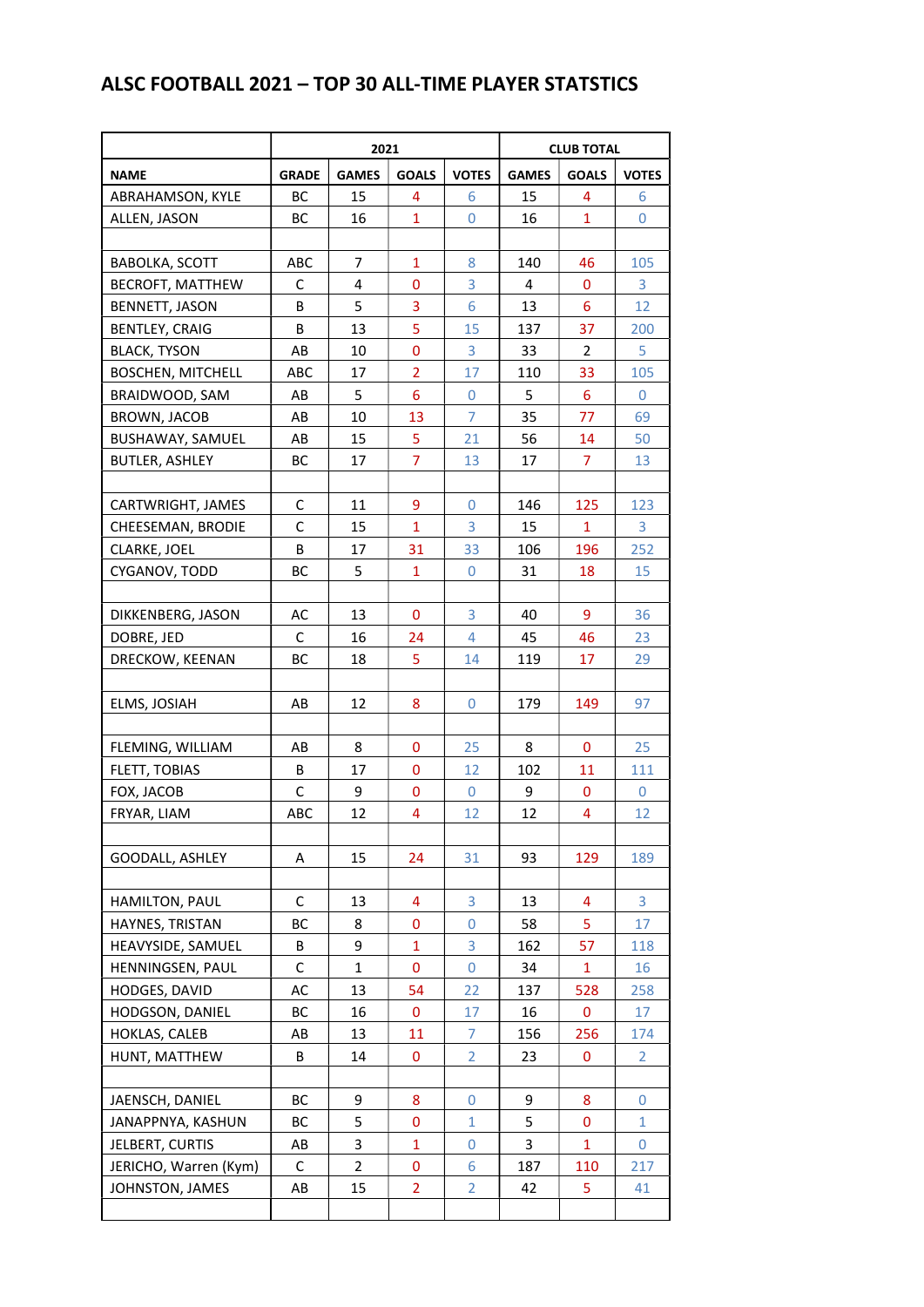| <b>GAMES</b><br><b>GOALS</b><br><b>VOTES</b><br><b>NAME</b><br><b>GRADE</b><br><b>GAMES</b><br><b>GOALS</b><br><b>VOTES</b><br>KAESLER-SMITH, PAUL<br>BC<br>10<br>5<br>16<br>38<br>1<br>112<br>14<br>$\mathbf{1}$<br>26<br>6<br>KIDNEY, TIMOTHY<br>A<br>17<br>55<br>$\mathbf 0$<br>3<br>KIDNEY, JAMIESON<br>1<br>0<br>A<br>0<br>0<br>$\overline{2}$<br>8<br>$\overline{2}$<br>68<br>KOENIG, MATHEW<br>AC<br>130<br>145<br>16<br>151<br>KOWALD, THOMAS<br>20<br>24<br>247<br>225<br>A<br>KRIEWALDT, NICHOLAS<br>C<br>12<br>$\overline{2}$<br>366<br>318<br>545<br>0<br>$\overline{2}$<br>13<br>5<br>KUPKE, DANIEL<br>BС<br>16<br>46<br>36<br>27<br>LANE, NICHOLAS<br>AB<br>14<br>0<br>11<br>106<br>122<br>$\overline{7}$<br>5<br>16<br>45<br>LINES, JEFF<br>AC<br>42<br>60<br>$\mathbf{1}$<br>0<br>LINKE, ADAM<br>C<br>0<br>1<br>0<br>0<br>3<br>$\overline{7}$<br>BС<br>15<br>3<br>7<br>15<br>MCFARLANE, STEPHEN<br>$\mathbf{1}$<br>MCFARLANE, MARK<br>AC<br>12<br>22<br>255<br>104<br>544<br>MENZ, MICHAEL<br>BС<br>16<br>29<br>12<br>118<br>106<br>64<br>5<br>5<br>65<br>MEWETT, RILEY<br>ВC<br>17<br>32<br>19<br>45<br>MIEGEL, ROWAN<br>14<br>29<br>110<br>295<br>244<br>Α<br>MIEGEL, ADEN<br>AC<br>19<br>26<br>48<br>265<br>166<br>397<br>C<br>8<br>9<br>3<br>3<br>MILLER, WAYLON<br>20<br>30<br>7<br>MILLER, BRODIE<br>BС<br>19<br>26<br>77<br>38<br>20<br>MILLER, ROYDEN<br>C<br>$\mathbf{1}$<br>$\mathbf{1}$<br>$\mathbf 0$<br>$\mathbf{1}$<br>$\mathbf{1}$<br>$\mathbf{0}$<br>MILLER-CUTRALE, DAN<br>$\mathbf{1}$<br>$\mathbf{1}$<br>$\mathbf{1}$<br>C<br>0<br>0<br>18<br>5<br>BС<br>1<br>17<br>14<br>15<br>NELSON, DARCY<br>1<br>3<br>16<br>NELSON, ISAAC<br>ABC<br>23<br>87<br>30<br>77<br>$\overline{4}$<br>20<br>ВC<br>13<br>20<br>13<br>4<br>NITSCHKE, SAMUEL<br>14<br>4<br>12<br>150<br>NOLL, BENJAMIN<br>ABC<br>280<br>232<br>$\overline{2}$<br>14<br>15<br>NORMAN, NICHOLAS<br>AB<br>14<br>2<br>15<br>O'NEILL, PATRICK<br><b>ABC</b><br>11<br>17<br>10<br>63<br>74<br>52<br>O'SULLIVAN, MICHAEL<br>15<br>15<br>8<br>2<br>8<br>$\overline{2}$<br>Α<br>C<br>12<br>3<br>17<br>7<br>OBST, JUSTIN<br>0<br>115<br>PARKER, BENJAMIN<br>C<br>2<br>0<br>0<br>2<br>0<br>0<br>C<br>5<br>PRZIBILLA, JAMES<br>14<br>0<br>41<br>1<br>11<br>3<br>3<br>RAMSAY, NATHAN<br>В<br>9<br>4<br>9<br>4<br>0<br>13<br>12<br>293<br>20<br>383<br>RICHARDSON, MARK<br>AB<br>ROBINSON, JACK<br>ВC<br>18<br>1<br>66<br>18<br>1<br>66<br>3<br>3<br>ROCHOW, ALEX<br>11<br>20<br>$\mathbf{1}$<br>ВC<br>1<br>ROSENZWEIG, ARLEN<br>$\mathbf{1}$<br>0<br>$\mathbf{0}$<br>55<br>8<br>C<br>27<br>5<br>$\overline{7}$<br>15<br>ROSENZWEIG, CALLUM<br>ВC<br>16<br>0<br>116<br>SANDFORD, NICHOLAS<br>AB<br>12<br>6<br>12<br>6<br>6<br>6<br>8<br>SARTI, JORDAN<br>12<br>39<br>12<br>8<br>39<br>AB<br>5<br>5<br>8<br>14<br>8<br>14<br>SAUNDERS, WADE<br>A<br>SCHARNBERG, HAYDEN<br>AB<br>17<br>0<br>2<br>142<br>12<br>79<br>5<br>SCHEER, JORDAN<br>BC<br>$\mathbf{1}$<br>$\mathbf{1}$<br>71<br>52<br>7 | 2021 |  |  |  | <b>CLUB TOTAL</b> |  |  |  |
|-----------------------------------------------------------------------------------------------------------------------------------------------------------------------------------------------------------------------------------------------------------------------------------------------------------------------------------------------------------------------------------------------------------------------------------------------------------------------------------------------------------------------------------------------------------------------------------------------------------------------------------------------------------------------------------------------------------------------------------------------------------------------------------------------------------------------------------------------------------------------------------------------------------------------------------------------------------------------------------------------------------------------------------------------------------------------------------------------------------------------------------------------------------------------------------------------------------------------------------------------------------------------------------------------------------------------------------------------------------------------------------------------------------------------------------------------------------------------------------------------------------------------------------------------------------------------------------------------------------------------------------------------------------------------------------------------------------------------------------------------------------------------------------------------------------------------------------------------------------------------------------------------------------------------------------------------------------------------------------------------------------------------------------------------------------------------------------------------------------------------------------------------------------------------------------------------------------------------------------------------------------------------------------------------------------------------------------------------------------------------------------------------------------------------------------------------------------------------------------------------------------------------------------------------------------------------------------------------------------------------------------------------------------------------------------------------------------------------------------------------------------------------------------------------------------------------------------------------------------------------------------------------------------------------------------------------------------------------------|------|--|--|--|-------------------|--|--|--|
|                                                                                                                                                                                                                                                                                                                                                                                                                                                                                                                                                                                                                                                                                                                                                                                                                                                                                                                                                                                                                                                                                                                                                                                                                                                                                                                                                                                                                                                                                                                                                                                                                                                                                                                                                                                                                                                                                                                                                                                                                                                                                                                                                                                                                                                                                                                                                                                                                                                                                                                                                                                                                                                                                                                                                                                                                                                                                                                                                                             |      |  |  |  |                   |  |  |  |
|                                                                                                                                                                                                                                                                                                                                                                                                                                                                                                                                                                                                                                                                                                                                                                                                                                                                                                                                                                                                                                                                                                                                                                                                                                                                                                                                                                                                                                                                                                                                                                                                                                                                                                                                                                                                                                                                                                                                                                                                                                                                                                                                                                                                                                                                                                                                                                                                                                                                                                                                                                                                                                                                                                                                                                                                                                                                                                                                                                             |      |  |  |  |                   |  |  |  |
|                                                                                                                                                                                                                                                                                                                                                                                                                                                                                                                                                                                                                                                                                                                                                                                                                                                                                                                                                                                                                                                                                                                                                                                                                                                                                                                                                                                                                                                                                                                                                                                                                                                                                                                                                                                                                                                                                                                                                                                                                                                                                                                                                                                                                                                                                                                                                                                                                                                                                                                                                                                                                                                                                                                                                                                                                                                                                                                                                                             |      |  |  |  |                   |  |  |  |
|                                                                                                                                                                                                                                                                                                                                                                                                                                                                                                                                                                                                                                                                                                                                                                                                                                                                                                                                                                                                                                                                                                                                                                                                                                                                                                                                                                                                                                                                                                                                                                                                                                                                                                                                                                                                                                                                                                                                                                                                                                                                                                                                                                                                                                                                                                                                                                                                                                                                                                                                                                                                                                                                                                                                                                                                                                                                                                                                                                             |      |  |  |  |                   |  |  |  |
|                                                                                                                                                                                                                                                                                                                                                                                                                                                                                                                                                                                                                                                                                                                                                                                                                                                                                                                                                                                                                                                                                                                                                                                                                                                                                                                                                                                                                                                                                                                                                                                                                                                                                                                                                                                                                                                                                                                                                                                                                                                                                                                                                                                                                                                                                                                                                                                                                                                                                                                                                                                                                                                                                                                                                                                                                                                                                                                                                                             |      |  |  |  |                   |  |  |  |
|                                                                                                                                                                                                                                                                                                                                                                                                                                                                                                                                                                                                                                                                                                                                                                                                                                                                                                                                                                                                                                                                                                                                                                                                                                                                                                                                                                                                                                                                                                                                                                                                                                                                                                                                                                                                                                                                                                                                                                                                                                                                                                                                                                                                                                                                                                                                                                                                                                                                                                                                                                                                                                                                                                                                                                                                                                                                                                                                                                             |      |  |  |  |                   |  |  |  |
|                                                                                                                                                                                                                                                                                                                                                                                                                                                                                                                                                                                                                                                                                                                                                                                                                                                                                                                                                                                                                                                                                                                                                                                                                                                                                                                                                                                                                                                                                                                                                                                                                                                                                                                                                                                                                                                                                                                                                                                                                                                                                                                                                                                                                                                                                                                                                                                                                                                                                                                                                                                                                                                                                                                                                                                                                                                                                                                                                                             |      |  |  |  |                   |  |  |  |
|                                                                                                                                                                                                                                                                                                                                                                                                                                                                                                                                                                                                                                                                                                                                                                                                                                                                                                                                                                                                                                                                                                                                                                                                                                                                                                                                                                                                                                                                                                                                                                                                                                                                                                                                                                                                                                                                                                                                                                                                                                                                                                                                                                                                                                                                                                                                                                                                                                                                                                                                                                                                                                                                                                                                                                                                                                                                                                                                                                             |      |  |  |  |                   |  |  |  |
|                                                                                                                                                                                                                                                                                                                                                                                                                                                                                                                                                                                                                                                                                                                                                                                                                                                                                                                                                                                                                                                                                                                                                                                                                                                                                                                                                                                                                                                                                                                                                                                                                                                                                                                                                                                                                                                                                                                                                                                                                                                                                                                                                                                                                                                                                                                                                                                                                                                                                                                                                                                                                                                                                                                                                                                                                                                                                                                                                                             |      |  |  |  |                   |  |  |  |
|                                                                                                                                                                                                                                                                                                                                                                                                                                                                                                                                                                                                                                                                                                                                                                                                                                                                                                                                                                                                                                                                                                                                                                                                                                                                                                                                                                                                                                                                                                                                                                                                                                                                                                                                                                                                                                                                                                                                                                                                                                                                                                                                                                                                                                                                                                                                                                                                                                                                                                                                                                                                                                                                                                                                                                                                                                                                                                                                                                             |      |  |  |  |                   |  |  |  |
|                                                                                                                                                                                                                                                                                                                                                                                                                                                                                                                                                                                                                                                                                                                                                                                                                                                                                                                                                                                                                                                                                                                                                                                                                                                                                                                                                                                                                                                                                                                                                                                                                                                                                                                                                                                                                                                                                                                                                                                                                                                                                                                                                                                                                                                                                                                                                                                                                                                                                                                                                                                                                                                                                                                                                                                                                                                                                                                                                                             |      |  |  |  |                   |  |  |  |
|                                                                                                                                                                                                                                                                                                                                                                                                                                                                                                                                                                                                                                                                                                                                                                                                                                                                                                                                                                                                                                                                                                                                                                                                                                                                                                                                                                                                                                                                                                                                                                                                                                                                                                                                                                                                                                                                                                                                                                                                                                                                                                                                                                                                                                                                                                                                                                                                                                                                                                                                                                                                                                                                                                                                                                                                                                                                                                                                                                             |      |  |  |  |                   |  |  |  |
|                                                                                                                                                                                                                                                                                                                                                                                                                                                                                                                                                                                                                                                                                                                                                                                                                                                                                                                                                                                                                                                                                                                                                                                                                                                                                                                                                                                                                                                                                                                                                                                                                                                                                                                                                                                                                                                                                                                                                                                                                                                                                                                                                                                                                                                                                                                                                                                                                                                                                                                                                                                                                                                                                                                                                                                                                                                                                                                                                                             |      |  |  |  |                   |  |  |  |
|                                                                                                                                                                                                                                                                                                                                                                                                                                                                                                                                                                                                                                                                                                                                                                                                                                                                                                                                                                                                                                                                                                                                                                                                                                                                                                                                                                                                                                                                                                                                                                                                                                                                                                                                                                                                                                                                                                                                                                                                                                                                                                                                                                                                                                                                                                                                                                                                                                                                                                                                                                                                                                                                                                                                                                                                                                                                                                                                                                             |      |  |  |  |                   |  |  |  |
|                                                                                                                                                                                                                                                                                                                                                                                                                                                                                                                                                                                                                                                                                                                                                                                                                                                                                                                                                                                                                                                                                                                                                                                                                                                                                                                                                                                                                                                                                                                                                                                                                                                                                                                                                                                                                                                                                                                                                                                                                                                                                                                                                                                                                                                                                                                                                                                                                                                                                                                                                                                                                                                                                                                                                                                                                                                                                                                                                                             |      |  |  |  |                   |  |  |  |
|                                                                                                                                                                                                                                                                                                                                                                                                                                                                                                                                                                                                                                                                                                                                                                                                                                                                                                                                                                                                                                                                                                                                                                                                                                                                                                                                                                                                                                                                                                                                                                                                                                                                                                                                                                                                                                                                                                                                                                                                                                                                                                                                                                                                                                                                                                                                                                                                                                                                                                                                                                                                                                                                                                                                                                                                                                                                                                                                                                             |      |  |  |  |                   |  |  |  |
|                                                                                                                                                                                                                                                                                                                                                                                                                                                                                                                                                                                                                                                                                                                                                                                                                                                                                                                                                                                                                                                                                                                                                                                                                                                                                                                                                                                                                                                                                                                                                                                                                                                                                                                                                                                                                                                                                                                                                                                                                                                                                                                                                                                                                                                                                                                                                                                                                                                                                                                                                                                                                                                                                                                                                                                                                                                                                                                                                                             |      |  |  |  |                   |  |  |  |
|                                                                                                                                                                                                                                                                                                                                                                                                                                                                                                                                                                                                                                                                                                                                                                                                                                                                                                                                                                                                                                                                                                                                                                                                                                                                                                                                                                                                                                                                                                                                                                                                                                                                                                                                                                                                                                                                                                                                                                                                                                                                                                                                                                                                                                                                                                                                                                                                                                                                                                                                                                                                                                                                                                                                                                                                                                                                                                                                                                             |      |  |  |  |                   |  |  |  |
|                                                                                                                                                                                                                                                                                                                                                                                                                                                                                                                                                                                                                                                                                                                                                                                                                                                                                                                                                                                                                                                                                                                                                                                                                                                                                                                                                                                                                                                                                                                                                                                                                                                                                                                                                                                                                                                                                                                                                                                                                                                                                                                                                                                                                                                                                                                                                                                                                                                                                                                                                                                                                                                                                                                                                                                                                                                                                                                                                                             |      |  |  |  |                   |  |  |  |
|                                                                                                                                                                                                                                                                                                                                                                                                                                                                                                                                                                                                                                                                                                                                                                                                                                                                                                                                                                                                                                                                                                                                                                                                                                                                                                                                                                                                                                                                                                                                                                                                                                                                                                                                                                                                                                                                                                                                                                                                                                                                                                                                                                                                                                                                                                                                                                                                                                                                                                                                                                                                                                                                                                                                                                                                                                                                                                                                                                             |      |  |  |  |                   |  |  |  |
|                                                                                                                                                                                                                                                                                                                                                                                                                                                                                                                                                                                                                                                                                                                                                                                                                                                                                                                                                                                                                                                                                                                                                                                                                                                                                                                                                                                                                                                                                                                                                                                                                                                                                                                                                                                                                                                                                                                                                                                                                                                                                                                                                                                                                                                                                                                                                                                                                                                                                                                                                                                                                                                                                                                                                                                                                                                                                                                                                                             |      |  |  |  |                   |  |  |  |
|                                                                                                                                                                                                                                                                                                                                                                                                                                                                                                                                                                                                                                                                                                                                                                                                                                                                                                                                                                                                                                                                                                                                                                                                                                                                                                                                                                                                                                                                                                                                                                                                                                                                                                                                                                                                                                                                                                                                                                                                                                                                                                                                                                                                                                                                                                                                                                                                                                                                                                                                                                                                                                                                                                                                                                                                                                                                                                                                                                             |      |  |  |  |                   |  |  |  |
|                                                                                                                                                                                                                                                                                                                                                                                                                                                                                                                                                                                                                                                                                                                                                                                                                                                                                                                                                                                                                                                                                                                                                                                                                                                                                                                                                                                                                                                                                                                                                                                                                                                                                                                                                                                                                                                                                                                                                                                                                                                                                                                                                                                                                                                                                                                                                                                                                                                                                                                                                                                                                                                                                                                                                                                                                                                                                                                                                                             |      |  |  |  |                   |  |  |  |
|                                                                                                                                                                                                                                                                                                                                                                                                                                                                                                                                                                                                                                                                                                                                                                                                                                                                                                                                                                                                                                                                                                                                                                                                                                                                                                                                                                                                                                                                                                                                                                                                                                                                                                                                                                                                                                                                                                                                                                                                                                                                                                                                                                                                                                                                                                                                                                                                                                                                                                                                                                                                                                                                                                                                                                                                                                                                                                                                                                             |      |  |  |  |                   |  |  |  |
|                                                                                                                                                                                                                                                                                                                                                                                                                                                                                                                                                                                                                                                                                                                                                                                                                                                                                                                                                                                                                                                                                                                                                                                                                                                                                                                                                                                                                                                                                                                                                                                                                                                                                                                                                                                                                                                                                                                                                                                                                                                                                                                                                                                                                                                                                                                                                                                                                                                                                                                                                                                                                                                                                                                                                                                                                                                                                                                                                                             |      |  |  |  |                   |  |  |  |
|                                                                                                                                                                                                                                                                                                                                                                                                                                                                                                                                                                                                                                                                                                                                                                                                                                                                                                                                                                                                                                                                                                                                                                                                                                                                                                                                                                                                                                                                                                                                                                                                                                                                                                                                                                                                                                                                                                                                                                                                                                                                                                                                                                                                                                                                                                                                                                                                                                                                                                                                                                                                                                                                                                                                                                                                                                                                                                                                                                             |      |  |  |  |                   |  |  |  |
|                                                                                                                                                                                                                                                                                                                                                                                                                                                                                                                                                                                                                                                                                                                                                                                                                                                                                                                                                                                                                                                                                                                                                                                                                                                                                                                                                                                                                                                                                                                                                                                                                                                                                                                                                                                                                                                                                                                                                                                                                                                                                                                                                                                                                                                                                                                                                                                                                                                                                                                                                                                                                                                                                                                                                                                                                                                                                                                                                                             |      |  |  |  |                   |  |  |  |
|                                                                                                                                                                                                                                                                                                                                                                                                                                                                                                                                                                                                                                                                                                                                                                                                                                                                                                                                                                                                                                                                                                                                                                                                                                                                                                                                                                                                                                                                                                                                                                                                                                                                                                                                                                                                                                                                                                                                                                                                                                                                                                                                                                                                                                                                                                                                                                                                                                                                                                                                                                                                                                                                                                                                                                                                                                                                                                                                                                             |      |  |  |  |                   |  |  |  |
|                                                                                                                                                                                                                                                                                                                                                                                                                                                                                                                                                                                                                                                                                                                                                                                                                                                                                                                                                                                                                                                                                                                                                                                                                                                                                                                                                                                                                                                                                                                                                                                                                                                                                                                                                                                                                                                                                                                                                                                                                                                                                                                                                                                                                                                                                                                                                                                                                                                                                                                                                                                                                                                                                                                                                                                                                                                                                                                                                                             |      |  |  |  |                   |  |  |  |
|                                                                                                                                                                                                                                                                                                                                                                                                                                                                                                                                                                                                                                                                                                                                                                                                                                                                                                                                                                                                                                                                                                                                                                                                                                                                                                                                                                                                                                                                                                                                                                                                                                                                                                                                                                                                                                                                                                                                                                                                                                                                                                                                                                                                                                                                                                                                                                                                                                                                                                                                                                                                                                                                                                                                                                                                                                                                                                                                                                             |      |  |  |  |                   |  |  |  |
|                                                                                                                                                                                                                                                                                                                                                                                                                                                                                                                                                                                                                                                                                                                                                                                                                                                                                                                                                                                                                                                                                                                                                                                                                                                                                                                                                                                                                                                                                                                                                                                                                                                                                                                                                                                                                                                                                                                                                                                                                                                                                                                                                                                                                                                                                                                                                                                                                                                                                                                                                                                                                                                                                                                                                                                                                                                                                                                                                                             |      |  |  |  |                   |  |  |  |
|                                                                                                                                                                                                                                                                                                                                                                                                                                                                                                                                                                                                                                                                                                                                                                                                                                                                                                                                                                                                                                                                                                                                                                                                                                                                                                                                                                                                                                                                                                                                                                                                                                                                                                                                                                                                                                                                                                                                                                                                                                                                                                                                                                                                                                                                                                                                                                                                                                                                                                                                                                                                                                                                                                                                                                                                                                                                                                                                                                             |      |  |  |  |                   |  |  |  |
|                                                                                                                                                                                                                                                                                                                                                                                                                                                                                                                                                                                                                                                                                                                                                                                                                                                                                                                                                                                                                                                                                                                                                                                                                                                                                                                                                                                                                                                                                                                                                                                                                                                                                                                                                                                                                                                                                                                                                                                                                                                                                                                                                                                                                                                                                                                                                                                                                                                                                                                                                                                                                                                                                                                                                                                                                                                                                                                                                                             |      |  |  |  |                   |  |  |  |
|                                                                                                                                                                                                                                                                                                                                                                                                                                                                                                                                                                                                                                                                                                                                                                                                                                                                                                                                                                                                                                                                                                                                                                                                                                                                                                                                                                                                                                                                                                                                                                                                                                                                                                                                                                                                                                                                                                                                                                                                                                                                                                                                                                                                                                                                                                                                                                                                                                                                                                                                                                                                                                                                                                                                                                                                                                                                                                                                                                             |      |  |  |  |                   |  |  |  |
|                                                                                                                                                                                                                                                                                                                                                                                                                                                                                                                                                                                                                                                                                                                                                                                                                                                                                                                                                                                                                                                                                                                                                                                                                                                                                                                                                                                                                                                                                                                                                                                                                                                                                                                                                                                                                                                                                                                                                                                                                                                                                                                                                                                                                                                                                                                                                                                                                                                                                                                                                                                                                                                                                                                                                                                                                                                                                                                                                                             |      |  |  |  |                   |  |  |  |
|                                                                                                                                                                                                                                                                                                                                                                                                                                                                                                                                                                                                                                                                                                                                                                                                                                                                                                                                                                                                                                                                                                                                                                                                                                                                                                                                                                                                                                                                                                                                                                                                                                                                                                                                                                                                                                                                                                                                                                                                                                                                                                                                                                                                                                                                                                                                                                                                                                                                                                                                                                                                                                                                                                                                                                                                                                                                                                                                                                             |      |  |  |  |                   |  |  |  |
|                                                                                                                                                                                                                                                                                                                                                                                                                                                                                                                                                                                                                                                                                                                                                                                                                                                                                                                                                                                                                                                                                                                                                                                                                                                                                                                                                                                                                                                                                                                                                                                                                                                                                                                                                                                                                                                                                                                                                                                                                                                                                                                                                                                                                                                                                                                                                                                                                                                                                                                                                                                                                                                                                                                                                                                                                                                                                                                                                                             |      |  |  |  |                   |  |  |  |
|                                                                                                                                                                                                                                                                                                                                                                                                                                                                                                                                                                                                                                                                                                                                                                                                                                                                                                                                                                                                                                                                                                                                                                                                                                                                                                                                                                                                                                                                                                                                                                                                                                                                                                                                                                                                                                                                                                                                                                                                                                                                                                                                                                                                                                                                                                                                                                                                                                                                                                                                                                                                                                                                                                                                                                                                                                                                                                                                                                             |      |  |  |  |                   |  |  |  |
|                                                                                                                                                                                                                                                                                                                                                                                                                                                                                                                                                                                                                                                                                                                                                                                                                                                                                                                                                                                                                                                                                                                                                                                                                                                                                                                                                                                                                                                                                                                                                                                                                                                                                                                                                                                                                                                                                                                                                                                                                                                                                                                                                                                                                                                                                                                                                                                                                                                                                                                                                                                                                                                                                                                                                                                                                                                                                                                                                                             |      |  |  |  |                   |  |  |  |
|                                                                                                                                                                                                                                                                                                                                                                                                                                                                                                                                                                                                                                                                                                                                                                                                                                                                                                                                                                                                                                                                                                                                                                                                                                                                                                                                                                                                                                                                                                                                                                                                                                                                                                                                                                                                                                                                                                                                                                                                                                                                                                                                                                                                                                                                                                                                                                                                                                                                                                                                                                                                                                                                                                                                                                                                                                                                                                                                                                             |      |  |  |  |                   |  |  |  |
|                                                                                                                                                                                                                                                                                                                                                                                                                                                                                                                                                                                                                                                                                                                                                                                                                                                                                                                                                                                                                                                                                                                                                                                                                                                                                                                                                                                                                                                                                                                                                                                                                                                                                                                                                                                                                                                                                                                                                                                                                                                                                                                                                                                                                                                                                                                                                                                                                                                                                                                                                                                                                                                                                                                                                                                                                                                                                                                                                                             |      |  |  |  |                   |  |  |  |
|                                                                                                                                                                                                                                                                                                                                                                                                                                                                                                                                                                                                                                                                                                                                                                                                                                                                                                                                                                                                                                                                                                                                                                                                                                                                                                                                                                                                                                                                                                                                                                                                                                                                                                                                                                                                                                                                                                                                                                                                                                                                                                                                                                                                                                                                                                                                                                                                                                                                                                                                                                                                                                                                                                                                                                                                                                                                                                                                                                             |      |  |  |  |                   |  |  |  |
|                                                                                                                                                                                                                                                                                                                                                                                                                                                                                                                                                                                                                                                                                                                                                                                                                                                                                                                                                                                                                                                                                                                                                                                                                                                                                                                                                                                                                                                                                                                                                                                                                                                                                                                                                                                                                                                                                                                                                                                                                                                                                                                                                                                                                                                                                                                                                                                                                                                                                                                                                                                                                                                                                                                                                                                                                                                                                                                                                                             |      |  |  |  |                   |  |  |  |
|                                                                                                                                                                                                                                                                                                                                                                                                                                                                                                                                                                                                                                                                                                                                                                                                                                                                                                                                                                                                                                                                                                                                                                                                                                                                                                                                                                                                                                                                                                                                                                                                                                                                                                                                                                                                                                                                                                                                                                                                                                                                                                                                                                                                                                                                                                                                                                                                                                                                                                                                                                                                                                                                                                                                                                                                                                                                                                                                                                             |      |  |  |  |                   |  |  |  |
|                                                                                                                                                                                                                                                                                                                                                                                                                                                                                                                                                                                                                                                                                                                                                                                                                                                                                                                                                                                                                                                                                                                                                                                                                                                                                                                                                                                                                                                                                                                                                                                                                                                                                                                                                                                                                                                                                                                                                                                                                                                                                                                                                                                                                                                                                                                                                                                                                                                                                                                                                                                                                                                                                                                                                                                                                                                                                                                                                                             |      |  |  |  |                   |  |  |  |
|                                                                                                                                                                                                                                                                                                                                                                                                                                                                                                                                                                                                                                                                                                                                                                                                                                                                                                                                                                                                                                                                                                                                                                                                                                                                                                                                                                                                                                                                                                                                                                                                                                                                                                                                                                                                                                                                                                                                                                                                                                                                                                                                                                                                                                                                                                                                                                                                                                                                                                                                                                                                                                                                                                                                                                                                                                                                                                                                                                             |      |  |  |  |                   |  |  |  |
|                                                                                                                                                                                                                                                                                                                                                                                                                                                                                                                                                                                                                                                                                                                                                                                                                                                                                                                                                                                                                                                                                                                                                                                                                                                                                                                                                                                                                                                                                                                                                                                                                                                                                                                                                                                                                                                                                                                                                                                                                                                                                                                                                                                                                                                                                                                                                                                                                                                                                                                                                                                                                                                                                                                                                                                                                                                                                                                                                                             |      |  |  |  |                   |  |  |  |
|                                                                                                                                                                                                                                                                                                                                                                                                                                                                                                                                                                                                                                                                                                                                                                                                                                                                                                                                                                                                                                                                                                                                                                                                                                                                                                                                                                                                                                                                                                                                                                                                                                                                                                                                                                                                                                                                                                                                                                                                                                                                                                                                                                                                                                                                                                                                                                                                                                                                                                                                                                                                                                                                                                                                                                                                                                                                                                                                                                             |      |  |  |  |                   |  |  |  |
|                                                                                                                                                                                                                                                                                                                                                                                                                                                                                                                                                                                                                                                                                                                                                                                                                                                                                                                                                                                                                                                                                                                                                                                                                                                                                                                                                                                                                                                                                                                                                                                                                                                                                                                                                                                                                                                                                                                                                                                                                                                                                                                                                                                                                                                                                                                                                                                                                                                                                                                                                                                                                                                                                                                                                                                                                                                                                                                                                                             |      |  |  |  |                   |  |  |  |

## ALSC FOOTBALL 2021 – TOP 30 ALL-TIME PLAYER STATSTICS